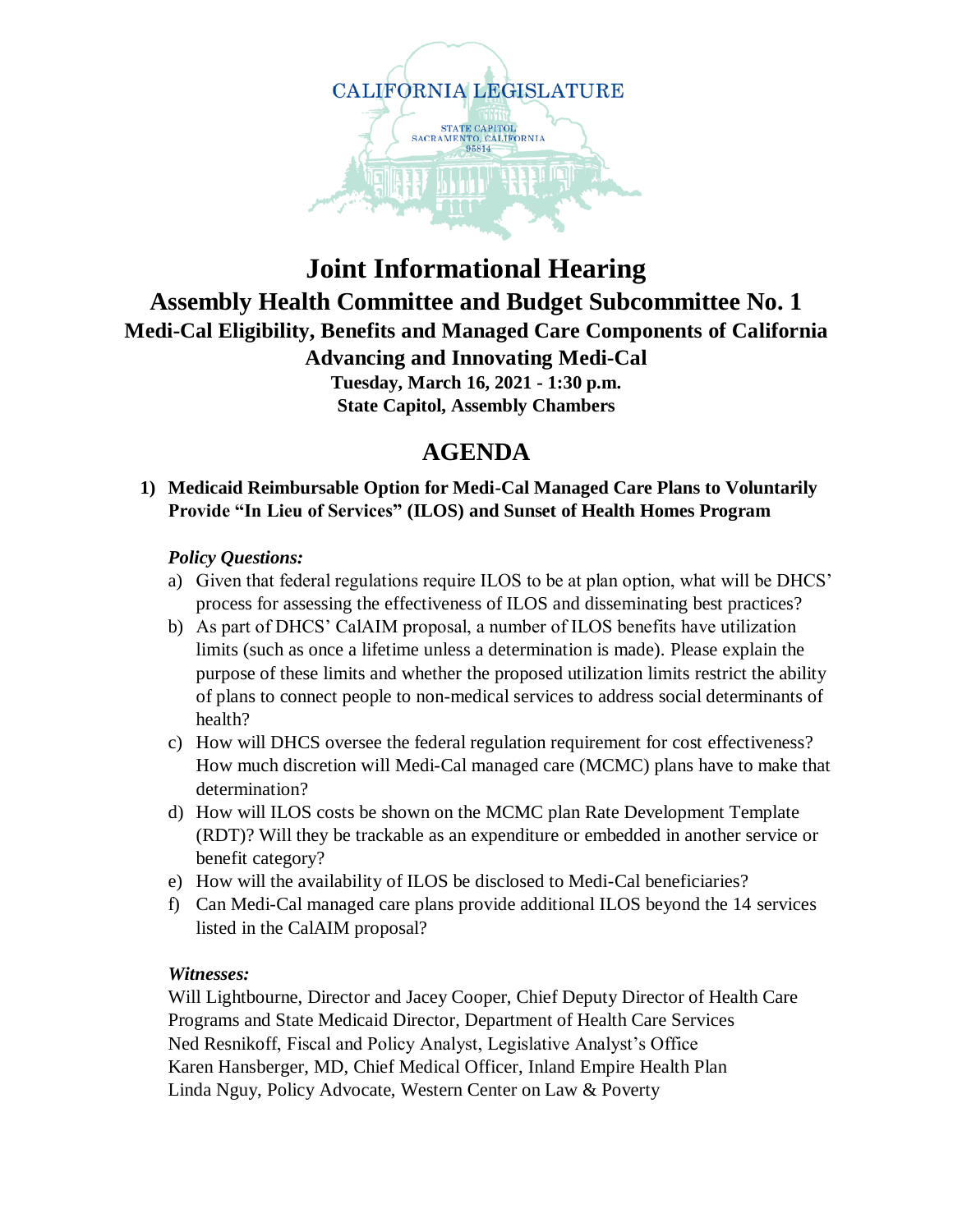## **2) New Enhanced Care Management (ECM) Benefit Through MCMC Plans**

## *Policy Questions:*

- a) What percentage of a MCMC plan's enrollment is projected to use ECM? How does this compare to Whole Person Care and Health Homes enrollment in the applicable areas, if known?
- b) Are the ECM target population mandatory populations? Will the target populations be consistent across plans, or will the target populations vary by plan?
- c) How do the services and benefits provided and the populations served by the proposed ECM benefit compare to existing contractually required case management program benefits, services and populations?
- d) Will the ECM benefit be a designed benefit category (similar to physician services) in the RDT?
- e) How does DHCS intend to monitor the provision of this benefit and provide data on its outcomes?
- f) How does ECM improve upon or build from lessons learned from other case management services provided today, such as for seniors and persons with disabilities?
- g) Has DHCS come up with best practices that will be integrated in how ECM will operate?

#### *Witnesses:*

Jacey Cooper, Chief Deputy Director of Health Care Programs and State Medicaid Director, Department of Health Care Services

Ned Resnikoff, Fiscal and Policy Analyst, Legislative Analyst's Office

Mary Zavala, Director of Health Homes Program, LA Care

Linda Nguy, Policy Advocate, Western Center on Law & Poverty

Julie Wallace, Community Health Worker, Los Angeles County, Department of Mental Health, SEIU Local 721 Member

Farrah McDaid Ting, Senior Legislative Representative, California State Association of Counties

Paula Wilhelm, Director of Policy, County Behavioral Health Directors Association of California

Behavioral Health, President, County Behavioral Health Directors Association

#### **3) Requirement for Incentive Payments to be Paid to MCMC Plans**

#### *Policy Questions:*

- a) Does DHCS currently reimburse MCMC plans for incentive payments? If so, for what activities?
- a) What activities can MCMC plans undertake that will result in incentive payments?
- b) Has DHCS determined a payment methodology that will determine how incentive payments that will go to MCMC plans?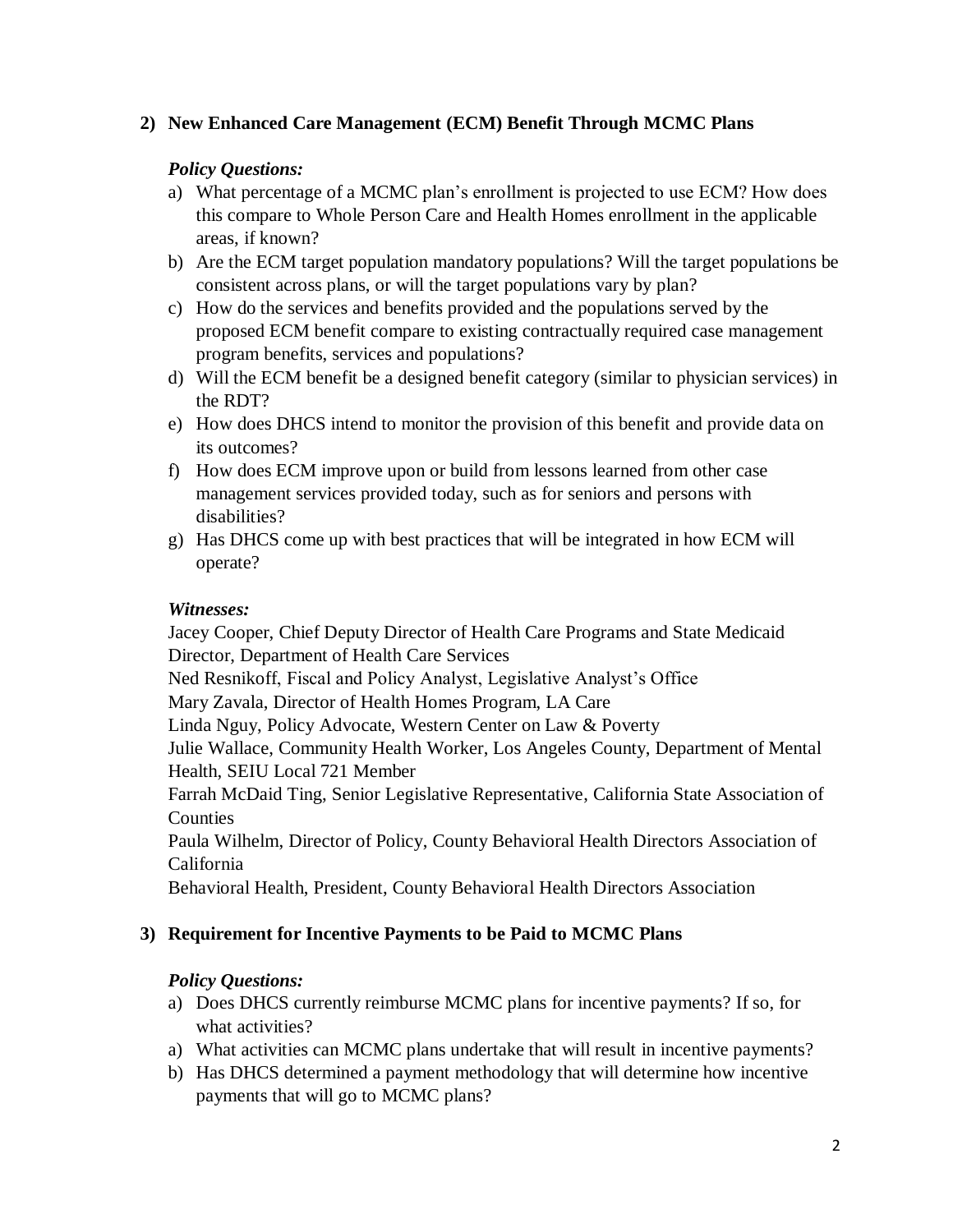c) Does DHCS envision a shared savings or risk policy as part of ILOS so MCMC plans will share in any savings so that "premium slide" will not occur and plans will continue have an incentive to continue providing the ILOS?

## *Witnesses:*

Jacey Cooper, Chief Deputy Director of Health Care Programs and State Medicaid Director, Department of Health Care Services Ben Johnson, Principal Fiscal and Policy Analyst, Legislative Analyst's Office Karen Hansberger, MD, Chief Medical Officer, Inland Empire Health Plan Linda Nguy, Policy Advocate, Western Center on Law & Poverty

# **4) Requirement of MCMC Plans to Have a Population Health Management Program**

## *Policy Questions:*

- a) How does DHCS envision plans performing population health management (for example, use of claims data, member surveys)?
- b) Will DHCS provide guidance to MCMC plans for identifying and rectifying bias in the algorithms used as part of performing risk tiering and stratification using algorithms?

## *Witnesses:*

Jacey Cooper, Chief Deputy Director of Health Care Programs and State Medicaid Director, Department of Health Care Services Ben Johnson, Principal Fiscal and Policy Analyst, Legislative Analyst's Office Katherine Barresi, RN, BSN, PHN, CCM Director Care Coordination, Partnership Health Plan of California Mike Odeh, Children Now

Cary Sanders, Senior Policy Director, California Pan-Ethnic Health Network

# **5) Requirement for DHCS to Standardize Benefits Provided by MCMC Plans**

#### *Policy Questions:*

- a) The proposed TBL grants DHCS wide discretion to determine what benefits are provided through MCMC plans. Should DHCS be granted this authority?
- b) What is the policy and fiscal rationale for establishing payment requirements for institutional long-term care service providers and organ and bone marrow transplant surgery providers, and requiring the applicable fee-for-service rate to be accepted as payment in full by those providers?
- c) Should the MCMC plan access rules (time and distance and appointment availability rules) be updated to take into account folding skilled nursing facility and other LTC benefits into plans on a statewide basis?

# *Witnesses:*

Jacey Cooper, Chief Deputy Director of Health Care Programs and State Medicaid